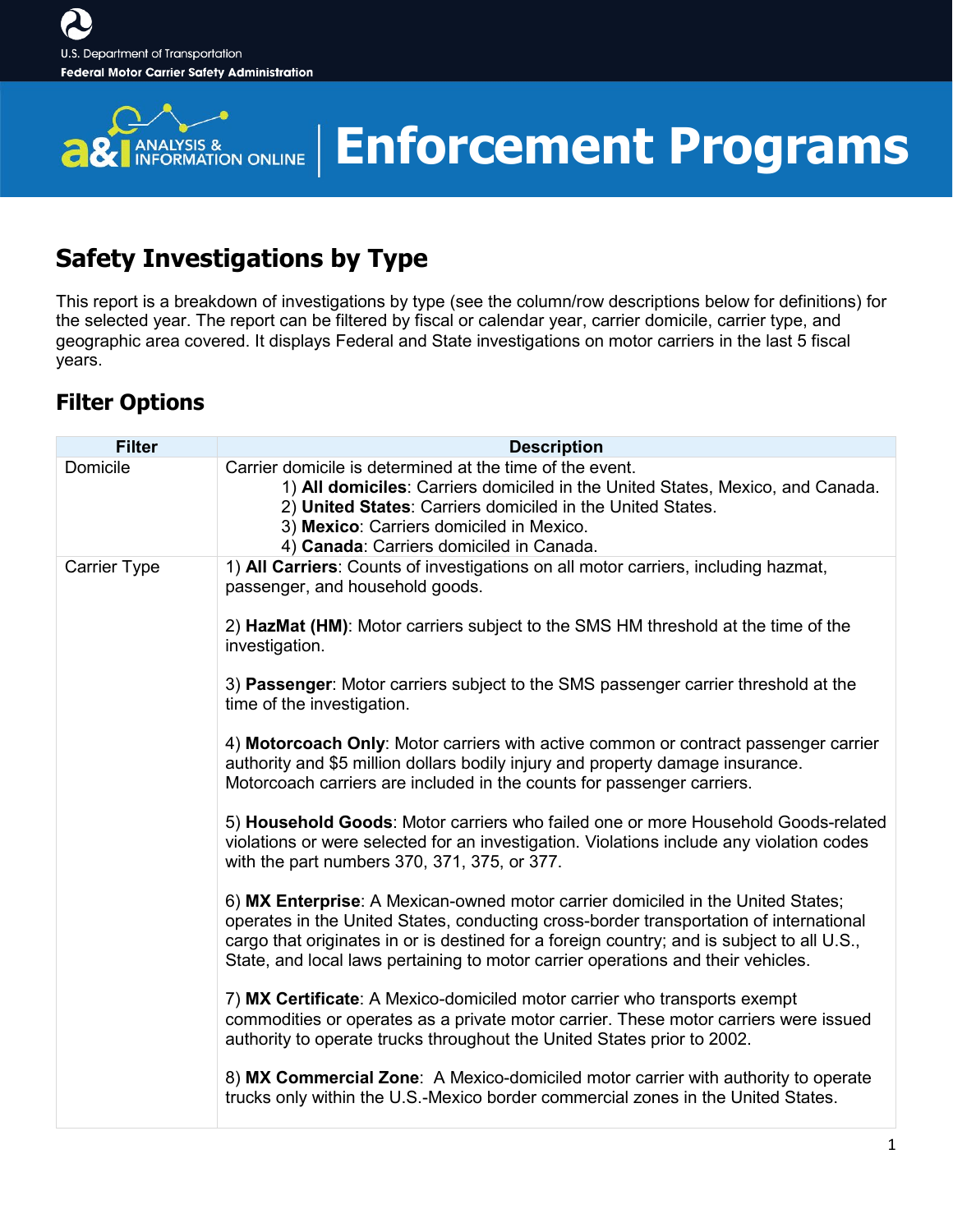

# **Enforcement Programs**

|                     | 9) MX Long Haul: A Mexico-domiciled motor carrier with authority to engage in long-<br>haul transportation as a common carrier of property (except household goods and<br>hazardous materials) by motor vehicle in interstate or foreign commerce in or beyond<br>the commercial zones of the United States. The authority does not allow point-to-point<br>transportation services within the United States for goods other than international<br>cargo. |
|---------------------|-----------------------------------------------------------------------------------------------------------------------------------------------------------------------------------------------------------------------------------------------------------------------------------------------------------------------------------------------------------------------------------------------------------------------------------------------------------|
| <b>Report Focus</b> | 1) National is a summary of all States' data and the U.S. territories.                                                                                                                                                                                                                                                                                                                                                                                    |
|                     | 2) Service Center is the region in which the carrier is located.                                                                                                                                                                                                                                                                                                                                                                                          |
|                     | 3) All States includes all States and the U.S. territories.                                                                                                                                                                                                                                                                                                                                                                                               |
|                     | 4) State includes one State's data.                                                                                                                                                                                                                                                                                                                                                                                                                       |
|                     | 5) Territory includes one Territory's data.                                                                                                                                                                                                                                                                                                                                                                                                               |
| <b>Time Period</b>  | Fiscal or Calendar year(s) when events occurred.                                                                                                                                                                                                                                                                                                                                                                                                          |

#### **Column/Row Descriptions**

| <b>Column Name</b>      | <b>Description</b>                                                                                                                                                                                                                                                                                                                                                                                                                           |
|-------------------------|----------------------------------------------------------------------------------------------------------------------------------------------------------------------------------------------------------------------------------------------------------------------------------------------------------------------------------------------------------------------------------------------------------------------------------------------|
| Total<br>Investigations | The total number of investigations conducted. This includes Cargo Tank Facility<br>Investigations, Shipper Investigations, Non-Rated Investigations, Offsite Investigations,<br>Onsite Focused Investigations, and Onsite Comprehensive Investigations.                                                                                                                                                                                      |
| Onsite<br>Comprehensive | The number of Onsite Comprehensive investigations conducted. An onsite<br>comprehensive investigation takes place at the carrier's place of business. It is used<br>when the carrier exhibits broad and complex safety problems, or in response to national<br>program goals.                                                                                                                                                                |
| <b>Onsite Focused</b>   | The number of Onsite Focused investigations conducted. An onsite focused<br>investigation takes place at the carrier's place of business. It enables FMCSA and its<br>State partners to focus on the demonstrated safety problem. It involves investigating<br>records, interviewing personnel, analyzing practices, and identifying corrective actions.                                                                                     |
| <b>Offsite</b>          | The number of Offsite investigations conducted. An offsite investigation enables<br>FMCSA and its State partners to evaluate safety problems without sending<br>enforcement officials to a carrier's place of business. It involves requests for<br>documentation from the carrier and third parties, followed by an in-depth investigation<br>of available information to determine the nature and extent of identified safety<br>problems. |